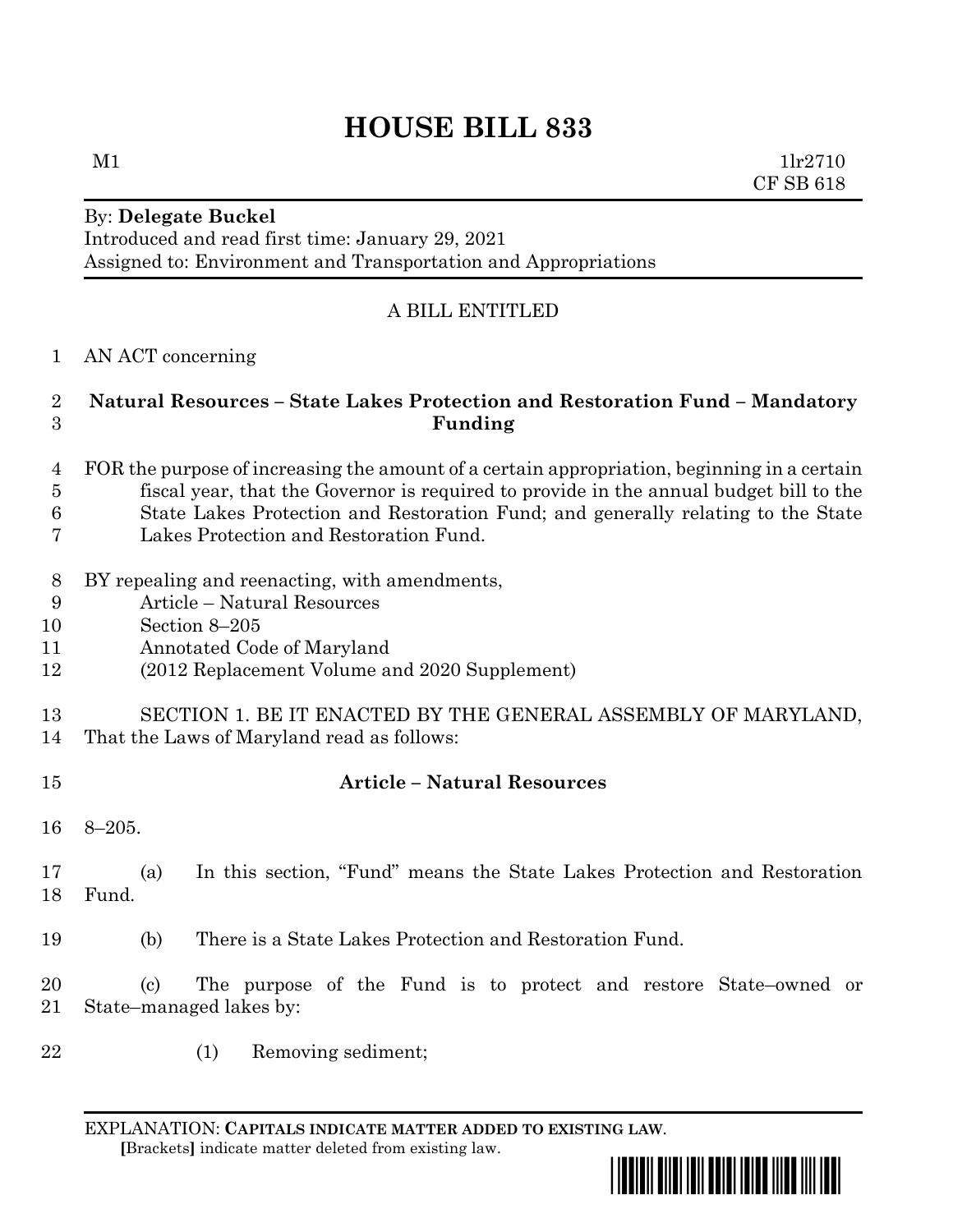|                  | $\boldsymbol{2}$ | <b>HOUSE BILL 833</b>                                                                                                                                      |
|------------------|------------------|------------------------------------------------------------------------------------------------------------------------------------------------------------|
| $\mathbf 1$      |                  | (2)<br>Treating contaminated sediment;                                                                                                                     |
| $\overline{2}$   |                  | (3)<br>Preventing the spread of invasive species;                                                                                                          |
| $\boldsymbol{3}$ |                  | (4)<br>Improving ecological and recreational value; and                                                                                                    |
| 4                |                  | (5)<br>Taking any other action the Department determines is necessary.                                                                                     |
| $\overline{5}$   | (d)              | The Secretary shall administer the Fund.                                                                                                                   |
| 6<br>7           | (e)              | The Fund is a special, nonlapsing fund that is not subject to $\S 7-302$ of<br>(1)<br>the State Finance and Procurement Article.                           |
| 8<br>9           |                  | The State Treasurer shall hold the Fund separately, and the<br>(2)<br>Comptroller shall account for the Fund.                                              |
| 10               | (f)              | The Fund consists of:                                                                                                                                      |
| 11               |                  | (1)<br>Money appropriated in the State budget to the Fund; and                                                                                             |
| 12<br>13         | Fund.            | (2)<br>Any other money from any other source accepted for the benefit of the                                                                               |
| 14<br>15         | (g)              | The Fund may be used only for the protection or restoration of State–owned<br>or State–managed lakes by:                                                   |
| 16               |                  | (1)<br>Removing sediment;                                                                                                                                  |
| 17               |                  | (2)<br>Treating contaminated sediment;                                                                                                                     |
| 18               |                  | (3)<br>Preventing the spread of invasive species;                                                                                                          |
| 19               |                  | Improving ecological and recreational value; and<br>(4)                                                                                                    |
| 20               |                  | Taking any other action the Department determines is necessary.<br>(5)                                                                                     |
| 21<br>22         | (h)              | (1)<br>The State Treasurer shall invest the money of the Fund in the same<br>manner as other State money may be invested.                                  |
| $23\,$           |                  | (2)<br>Any interest earnings of the Fund shall be credited to the Fund.                                                                                    |
| 24<br>$25\,$     | (i)<br>budget.   | Expenditures from the Fund may be made only in accordance with the State                                                                                   |
| 26<br>$27\,$     | (i)              | Money expended from the Fund for the protection or restoration of<br>State–owned or State–managed lakes is supplemental to and is not intended to take the |

place of funding that would otherwise be appropriated for the protection or restoration of